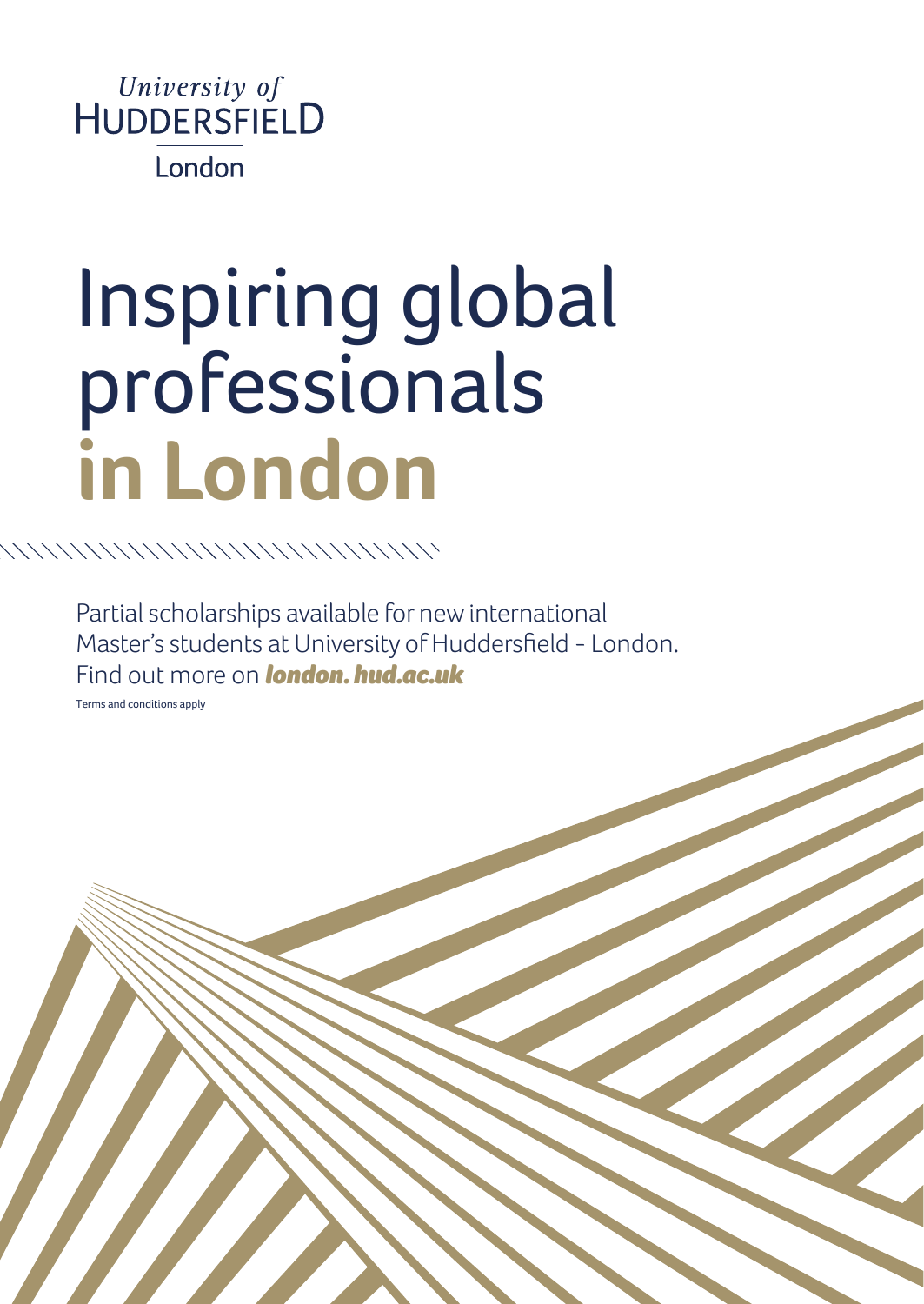# Boost your career potential

*Choose a Master's degree where you'll benefit from the reputation of the University of Huddersfield's exceptional teaching quality and employability success, with all the opportunities that London has to offer.*

### Study in London

University of Huddersfield - London is located close to Greenwich and the thriving business hubs of the City of London and Canary Wharf.\* London is famous for its diversity, theatre, shopping, sport and more, offering the complete student experience.

International students make up 33% of the student population in London, so you'll meet people from around the world.

### Enhance your experience

While you study for your Master's degree, you will have the valuable opportunity to gain experience by choosing to work up to 20 hours per week. This will give you a chance to increase your network, and enhance your CV in your chosen field. You will also be able to start your career in the UK with the Graduate Immigration Route – a 2-year post-study work visa for international students graduating from UK universities.

In classes, you will learn and develop skills that will be beneficial in any working environment and relevant to your field.

### Learn from the best

Learn from academics with extensive professional experience. As well as receiving expert teaching, your tutors will advise you about your options in your chosen field and may be able to introduce you to a wider network.

> To apply, contact your local agent or visit *[london.hud.ac.uk](http://london.hud.ac.uk)* to complete and submit our easy-to-use application form.



### *Number 1 in England for teaching*

Joint first in England for the proportion of staff with teaching qualifications (HESA 2021)



### *Global Teaching Excellence Award*

Higher Education Academy, 2017

### *National Teaching Fellowships*

The University of Huddersfield is *one of the UK's leading universities for National Teaching Fellowships, which celebrate and recognise* individuals who have made an *outstanding impact on student outcomes* and the teaching profession in higher education.



*5 stars for employability* QS World University Rankings, 2021



*Our courses are benchmarked against the United Nations Sustainable Development Goals.*

Master's degrees

If you've recently graduated from your Bachelor's degree and you're not sure of the next step to take, you're looking for a career change, or maybe trying to get a promotion – a Master's degree sets you apart. At the University of Huddersfield - London, you'll benefit from learning in an atmosphere that promotes practical academia, and learn how to apply your knowledge in the real world. As part of your course you'll study The Global Professional module, which teaches you to understand cultural diversity within the global business world.

These one year programmes are taught postgraduate degrees where you'll learn through a combination of lectures, seminars and practical work. You'll also pursue an area that interests you when you start your research project.

### **Currently, we offer two Master's degrees:**

### **Accounting and Finance MSc**

Whether you're planning a career with a major accountancy firm in the UK or internationally, this course helps prepare you by developing your critical understanding of the internationalisation of accounting and specific aspects of corporate finance.

### **International Business MSc**

This course provides an opportunity to gain critical understanding of the rapidly changing and dynamic international business environment. You'll gain knowledge of strategy and its implications to organisations competing at a multinational level.



> Full details of these programmes including fees can be found at *[london. hud.ac.uk/pg-courses](http://london.hud.ac.uk/pg-courses)*

### Academic Pre-Sessional for Business Master's Programme

If you are looking to study either the International Business or Accounting and Finance Master's programmes but don't meet the entry requirements, we offer the Academic Pre-Sessional for Business Master's Programme to help you prepare. This programme presents you with the opportunity to complete an intensive 12-week programme and access your Master's degree at the University of Huddersfield - London.



> Full details can be found at *[london.hud.ac.uk/pg-courses/](http://london.hud.ac.uk/pg-courses/academic-pre-sessional) [academic-pre-sessional](http://london.hud.ac.uk/pg-courses/academic-pre-sessional)*